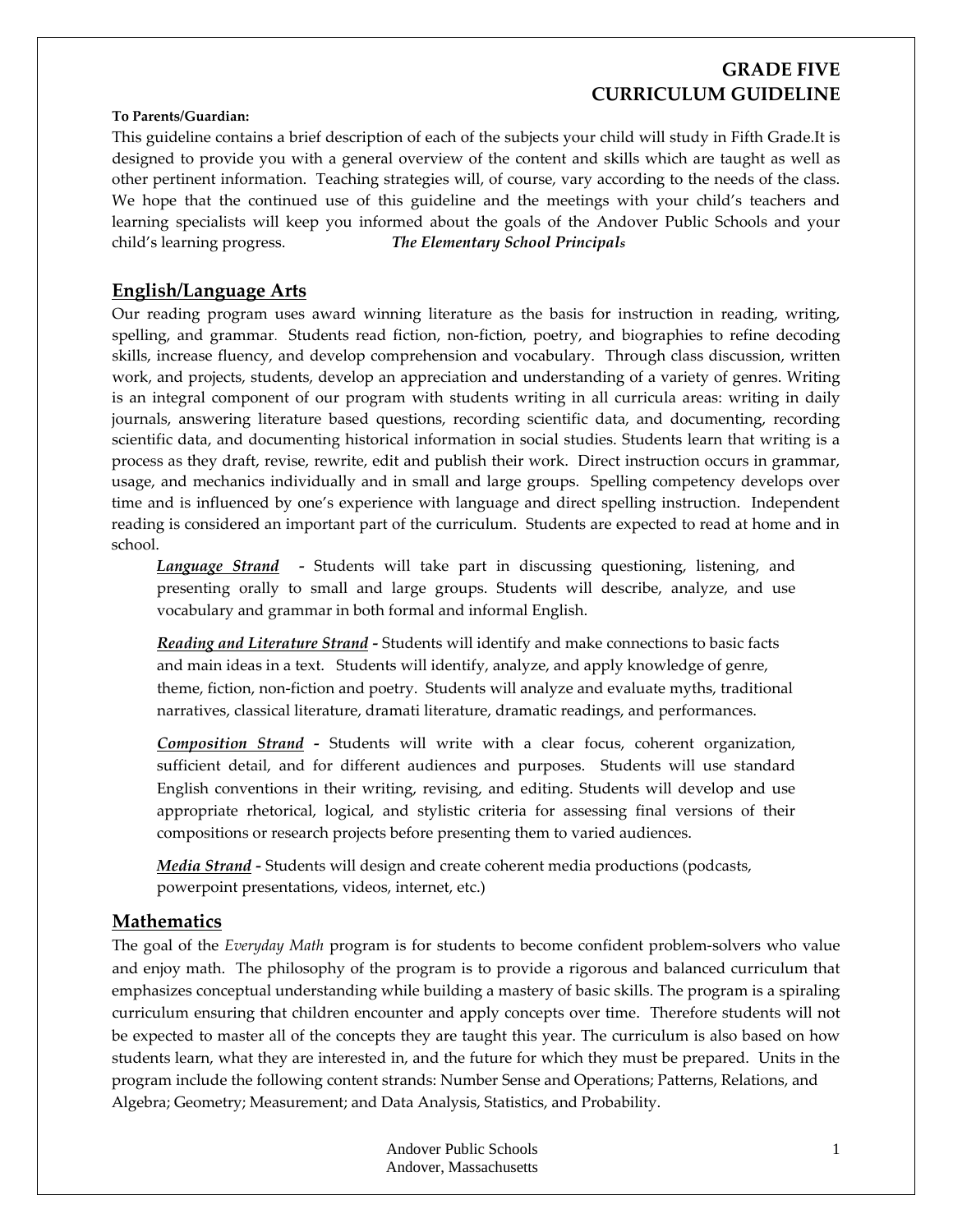## **GRADE FIVE CURRICULUM GUIDELINE**

*In Number Sense and Operations,* Fifth Graders will be computing with multi‐digit numbers, estimate in order to verify results of computations with larger numbers, and use concrete objects to model operations with fractions, mixed numbers, percents and decimals. By the end of fifth grade, students choose operations (addition, subtraction, multiplication, division) appropriately, estimate to solve problems mentally, and compute with whole numbers.

*In Patterns, Relations, and Algebra,* Fifth Graders should understand how patterns, relations, and functions are interrelated and be able to represent and analyze mathematical situations and structures using algebraic symbols. Through numerous explorations, students deepen their understanding of patterns. It is important that the concept of a variable is developed for them through practical situations, for example, as they engage in such basic activities as listing the cost of one pencil at 50¢, two pencils at ?, three pencils at ? , . . . n pencils at ?. Investigating patterns helps students understand the concept of constant growth as they analyze sequences like  $1, 3, 5, 7, \ldots$ . These students should contrast this type of change with other relationships as evidenced in sequences such as  $1, 2, 4, 8, \ldots$ ;  $1, 3, 6, 10$ , 15, . . . (the sum of the first n positive integers); and 1, 1⁄10, 1⁄100, 1⁄1000, . . . .

*In Geometry*, students identify the components, attributes, and properties of different shapes, including sides, corners or vertices, edges, interiors, and exteriors. Students will be given strategies to identify and categorize shapes by referring to their components, attributes, and properties. They will investigate these features dynamically by using mirrors, paper folding, hand drawing, and computer drawing. Still operating on concrete objects, students will develop the idea of transformations by recognizing changes effected by slides, flips, and turns, not only on individual objects but also on combinations of objects, and perform investigations of simple transformations that lead to the concept of congruence.

*In Measurement* students apply the concepts of perimeter and area to solve problems involving triangles and rectangles. Students will identify, measure, describe, classify, and draw various angles, and learn to find the volume and surface areas of rectangular prisms.

*In Data Analysis, Statistics, and Probability ‐* students will find the median, mean, mode, maximum, minimum, and range for a given number set. They will construct and interpret line plots, line graphs, bar graphs, and circle graphs. Students will also predict the outcomes of simple experiments.

#### **History and Social Science**

The History Alive! Program is closely aligned with the Massachusetts Frameworks. The essential question or big idea is "How did the culture and government of the United State evolve?" Students will explore such topics as how early settlements impacted American culture, how the democratic government evolved and why the republic expanded.